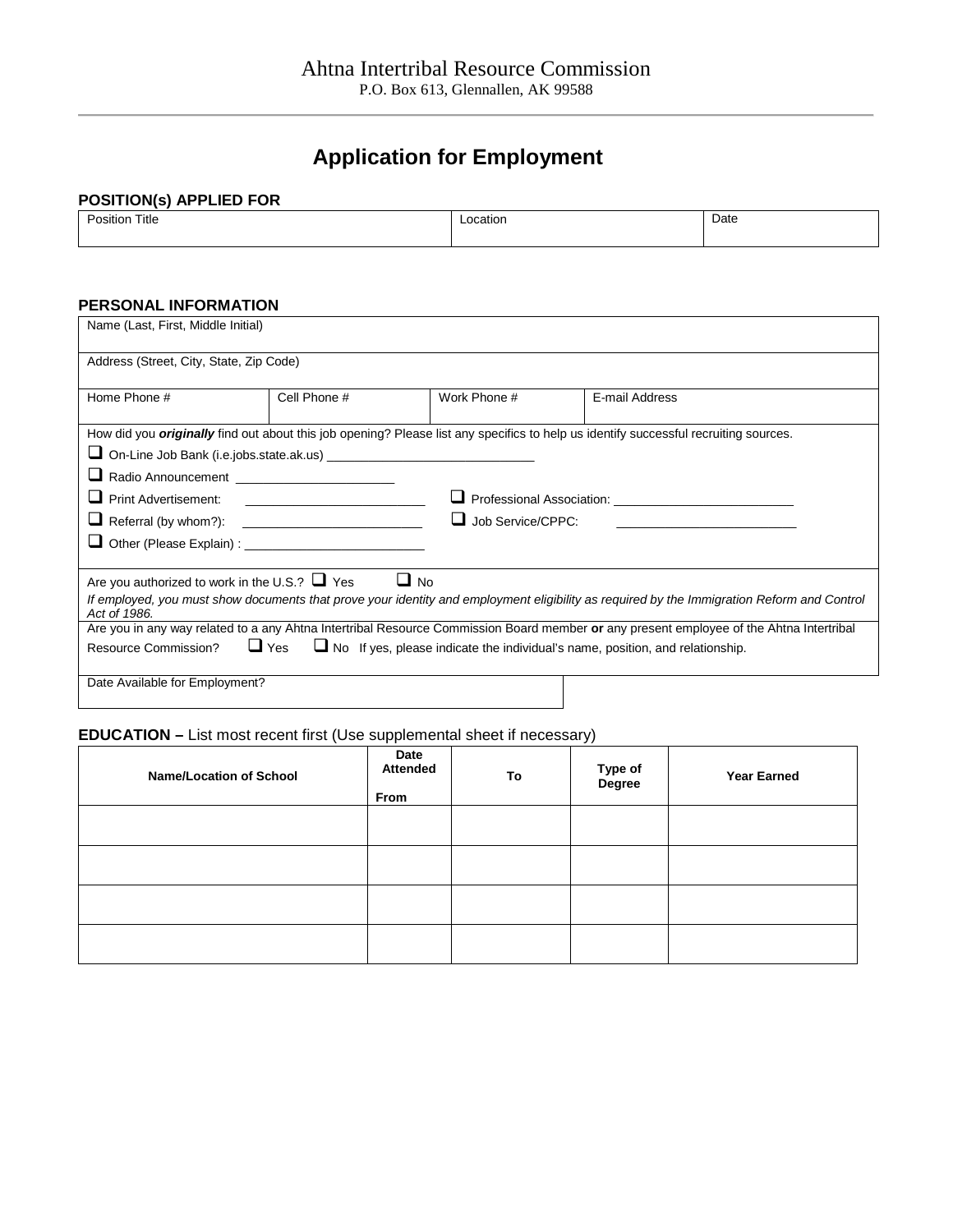**EMPLOYMENT HISTORY –** List all employment including military and volunteer service *starting with the most current position held.* Explain gaps in employment history. You may attach a resume, *but you must complete the employment section.* This information will be used in reference checks. Failure to answer all items in the following section may eliminate you from further consideration.

| Dates Employed (month/year)                                            | <b>Position Title</b>            |                     |
|------------------------------------------------------------------------|----------------------------------|---------------------|
| To:<br>From:                                                           |                                  |                     |
| Salary                                                                 | <b>Organization Name/Address</b> |                     |
| /Month<br>/Month<br>Start: \$<br>Final: \$                             |                                  |                     |
| Full-time<br>Part-time, hrs/wk                                         |                                  |                     |
| May we contact for references                                          | Supervisor's Name/Title/Phone:   | Reason For Leaving: |
| $\Box$ Yes<br>No                                                       |                                  |                     |
| Duties:                                                                |                                  |                     |
|                                                                        |                                  |                     |
|                                                                        |                                  |                     |
|                                                                        |                                  |                     |
|                                                                        |                                  |                     |
|                                                                        |                                  |                     |
|                                                                        |                                  |                     |
| Dates Employed (month/year)                                            | <b>Position Title</b>            |                     |
| To:<br>From:<br>Salary                                                 | <b>Organization Name/Address</b> |                     |
| /Month<br>/Month                                                       |                                  |                     |
| Start: \$<br>Final: \$<br>Full-time                                    |                                  |                     |
| $\Box$ Part-time, hrs/wk<br>May we contact for references              | Supervisor's Name/Title/Phone:   | Reason For Leaving: |
| $\Box$ Yes<br>$\Box$ No                                                |                                  |                     |
| Duties:                                                                |                                  |                     |
|                                                                        |                                  |                     |
|                                                                        |                                  |                     |
|                                                                        |                                  |                     |
|                                                                        |                                  |                     |
|                                                                        |                                  |                     |
|                                                                        |                                  |                     |
|                                                                        |                                  |                     |
|                                                                        |                                  |                     |
| Dates Employed (month/year)                                            | <b>Position Title</b>            |                     |
| From:<br>To:                                                           |                                  |                     |
| Salary                                                                 | <b>Organization Name/Address</b> |                     |
| /Month<br>/Month<br>Start: \$<br>Final: \$                             |                                  |                     |
| $\Box$ Full-time<br>Part-time, hrs/wk<br>May we contact for references | Supervisor's Name/Title/Phone:   | Reason For Leaving: |
| $\Box$ Yes<br>$\Box$ No                                                |                                  |                     |
| Duties:                                                                |                                  |                     |
|                                                                        |                                  |                     |
|                                                                        |                                  |                     |
|                                                                        |                                  |                     |
|                                                                        |                                  |                     |
|                                                                        |                                  |                     |
|                                                                        |                                  |                     |
|                                                                        |                                  |                     |
| Dates Employed (month/year)                                            | <b>Position Title</b>            |                     |
| To:<br>From:                                                           |                                  |                     |
| Salary                                                                 | <b>Organization Name/Address</b> |                     |
| /Month<br>/Month<br>Start: \$<br>Final: \$                             |                                  |                     |
| Part-time, hrs/wk<br>Full-time                                         |                                  |                     |
| May we contact for references<br>$\mathsf{L}$                          | Supervisor's Name/Title/Phone:   | Reason For Leaving: |
| $\Box$ Yes<br>No                                                       |                                  |                     |
| Duties:                                                                |                                  |                     |
|                                                                        |                                  |                     |
|                                                                        |                                  |                     |
|                                                                        |                                  |                     |
|                                                                        |                                  |                     |
|                                                                        |                                  |                     |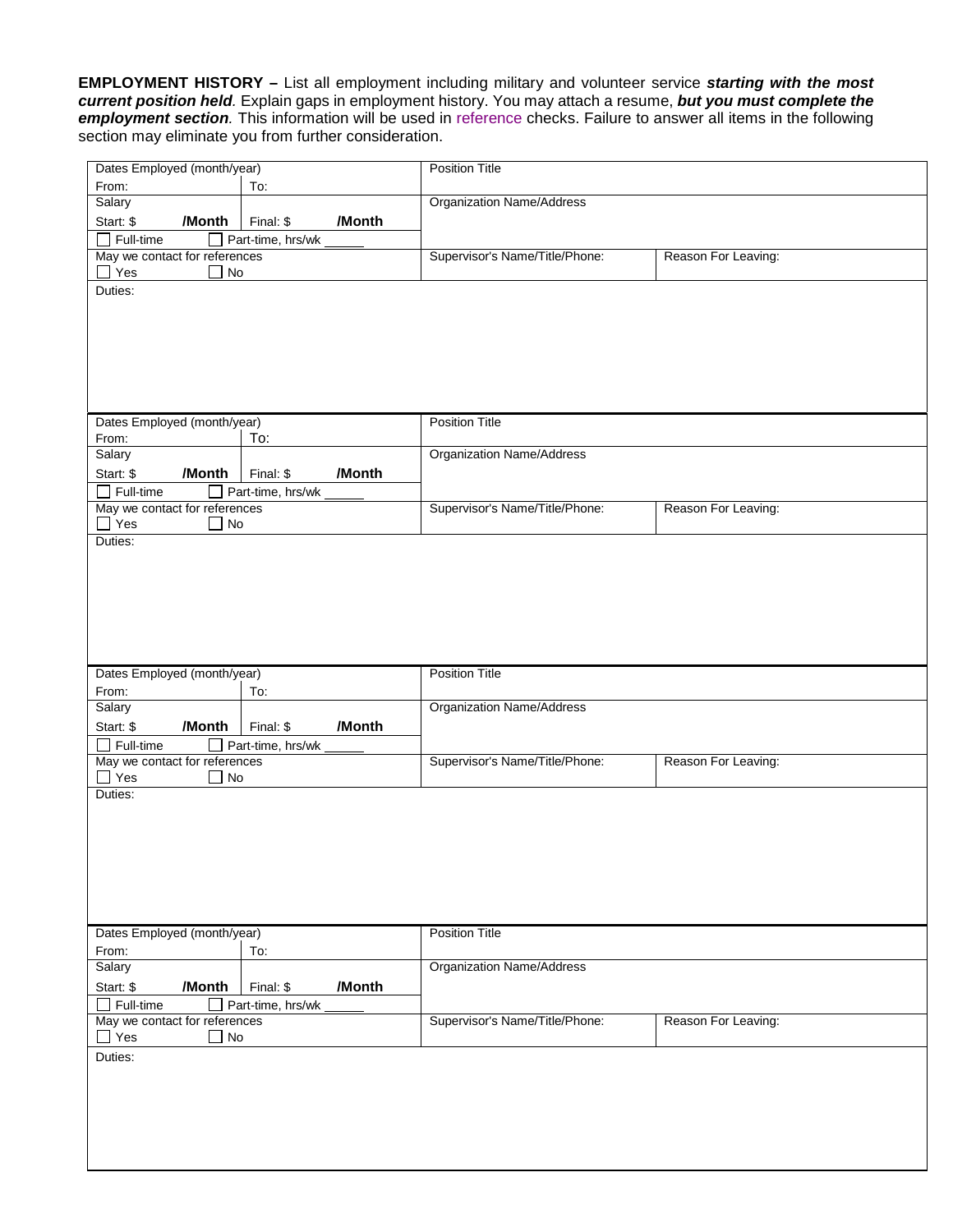**PROFESSIONAL & COMMUNITY INVOLVEMENT –** List most relevant (Use supplemental sheet if necessary)

| <b>Name of Organization</b><br>(if any) | <b>Position or Type of Activity</b> | <b>Duration of Involvement</b><br><b>From</b><br>To | <b>Reason for Ending Involvement</b> |
|-----------------------------------------|-------------------------------------|-----------------------------------------------------|--------------------------------------|
|                                         |                                     |                                                     |                                      |
|                                         |                                     |                                                     |                                      |
|                                         |                                     |                                                     |                                      |
|                                         |                                     |                                                     |                                      |
|                                         |                                     |                                                     |                                      |

**REFERENCES –**. In addition to work references indicated in the employment history section, the following references may be contacted. Please list current supervisor and two work references

| Name | <b>Type of Reference</b> | <b>Occupation &amp;</b><br>Company | <b>Address</b><br>(Street, City, State, Zip) | Telephone and E-Mail<br>Address |
|------|--------------------------|------------------------------------|----------------------------------------------|---------------------------------|
|      |                          |                                    |                                              |                                 |
|      |                          |                                    |                                              |                                 |
|      |                          |                                    |                                              |                                 |
|      |                          |                                    |                                              |                                 |

In the box below, please briefly indicate other information about your professional or academic background and career goals which could be pertinent to an employment decision.

Per Ahtna Inter-Tribal Resource Commission policy, background checks will be conducted on the final candidate for any full-time or part-time position.